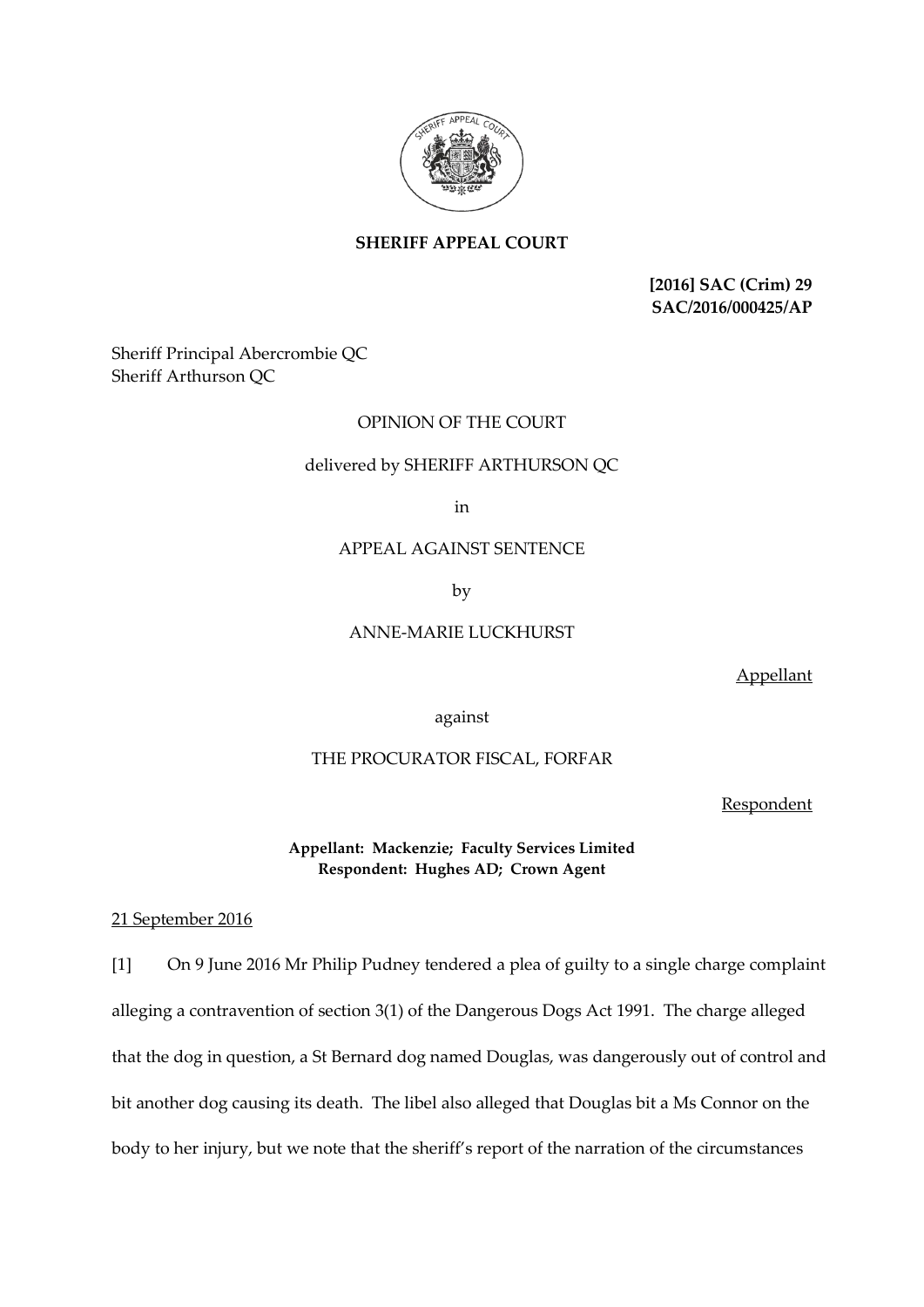provided by the Crown does not refer to this latter component of the libel. The sheriff imposed a financial disposal in respect of Mr Pudney and ordered the destruction of Douglas in terms of section 4(1)(a) of the 1991 Act. In his report the sheriff records that it has subsequently transpired that Mr Pudney was not the true owner and instead was the person in charge of Douglas at the time of the incident referred to in the charge.

[2] The appeal before this court is advanced today on behalf of the true owner, Ms Luckhurst, of the charity Saving Saints Rescue UK, and is directed to the destruction order only. An appeal against destruction is one advanced competently under the specific provisions of section 4(2) of the 1991 Act and is not an appeal against sentence in terms of the Criminal Procedure (Scotland) Act 1995. We are accordingly of the view that the conventional sifting process should not have been applied in this case. The terms of section 4(2) of the 1991 Act quite clearly permit an appeal to this court at the instance of the true owner (the appellant today) against a section 4(1)(a) destruction order in respect of a dog owned by a person other than the offender (here, Mr Pudney): section 4(9) of the 1991 Act.

[3] We have considered the grounds of appeal, opinion of counsel tendered in supported thereof, and the oral submissions of Ms McKenzie, Advocate, to us this morning. As a starting point in this exercise we turn to the sheriff's account in his report of factors which he considered important in pronouncing the destruction order. It is important to be clear that this was not, on the sheriff's account of the Crown narrative, an aggravated offence under section 3(1), in that on the facts stated there was no injury to any person. The sheriff has rightly recognised this by undertaking his determination on the matter as a discretion-based exercise rather than a peremptory one: section  $4(1)(a)$ . We now consider in turn the factors which the sheriff expressly took into account in paragraph 5 of his report. The lack of opposition to the order by Mr Pudney is an irrelevant factor. The role and conduct of Mr Pudney, on the sheriff's account,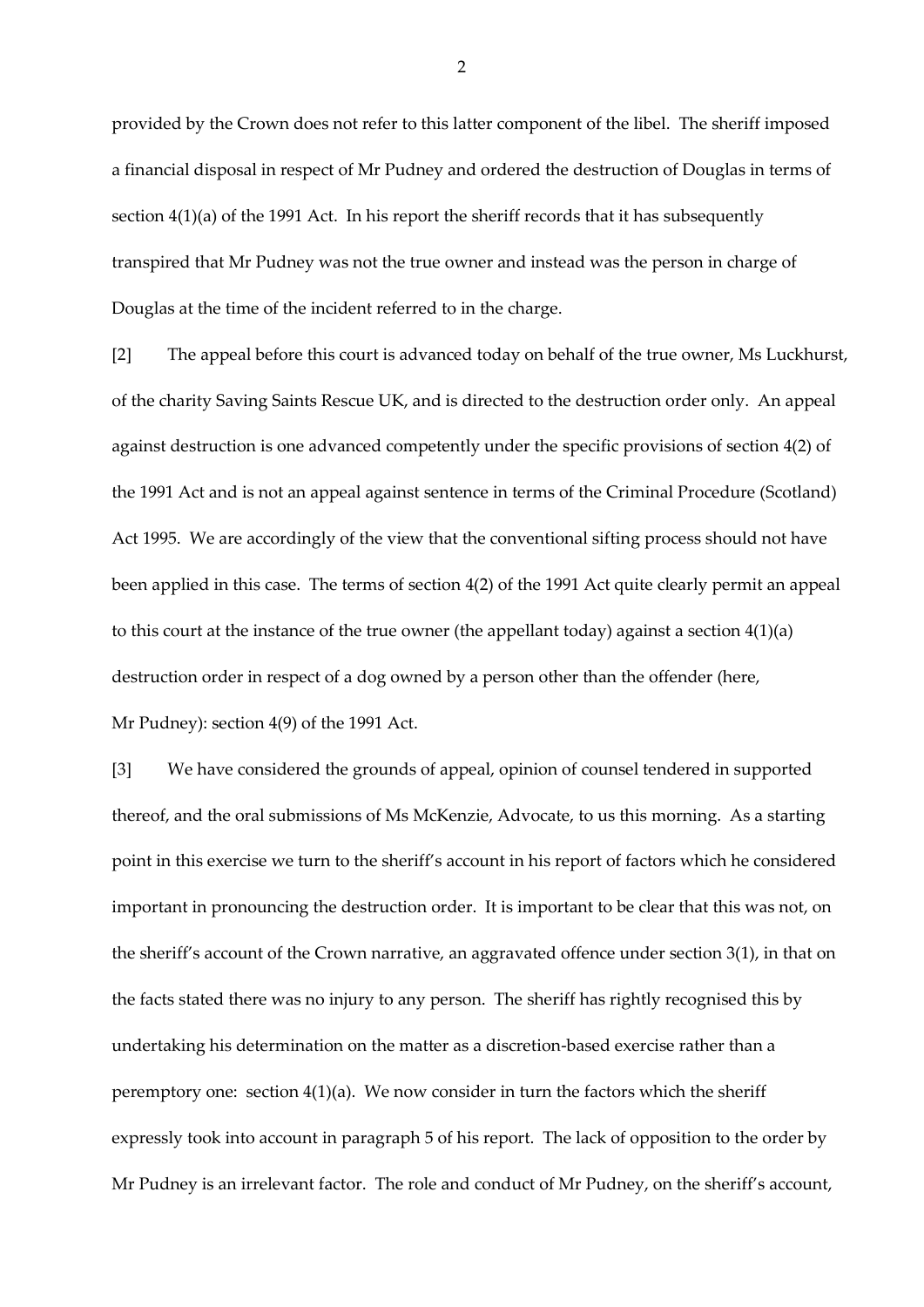appear to be the central issues which weighed with him as he reached his decision. We have considerable concerns about Mr Pudney's conduct on the date of the incident. As a St Bernards' fosterer he should have known that Douglas was not to have an electric collar, given his previous history of appalling physical abuse. He also should have known that Douglas required to be kept on a lead, in particular while Mr Pudney had with him a multitude of other dogs on the West Links. Mr Pudney obtempered neither of these crucial requirements at the time of the incident. These omissions were those of Mr Pudney and certainly not the fault of the dog. In the event, perhaps unsurprisingly, Mr Pudney was unable to maintain control of the dog.

[4] In so far as the sheriff has determined that the dog constituted a danger to public safety, he has correctly considered the past behaviour of the dog (no previous incidents). He had however no report of any form available to him in respect of the dog's temperament. This was an essential factor which was simply not present during the exercise undertaken by the sheriff. He has further not expressly taken into account that on the Crown narrative there was no injury to any person. The sheriff did not have available to him the information that this court has in respect of the requirements relevant to the dog, which could have allowed him to make a fuller and more accurate assessment as to whether Mr Pudney was a fit and proper person to be in charge of Douglas at the time, being of course another essential consideration in the determination exercise as to whether the dog constituted a public danger: see section 4(1B) of the 1991 Act.

[5] The sheriff in this case has made the order on the basis therefore of factors which are irrelevant (lack of opposition), partial (the past behaviour of the dog has been considered, but not its temperament) or approached on the basis of incorrect information (whether the person in charge at the time was a fit and proper person). He has in addition not taken into account the

3